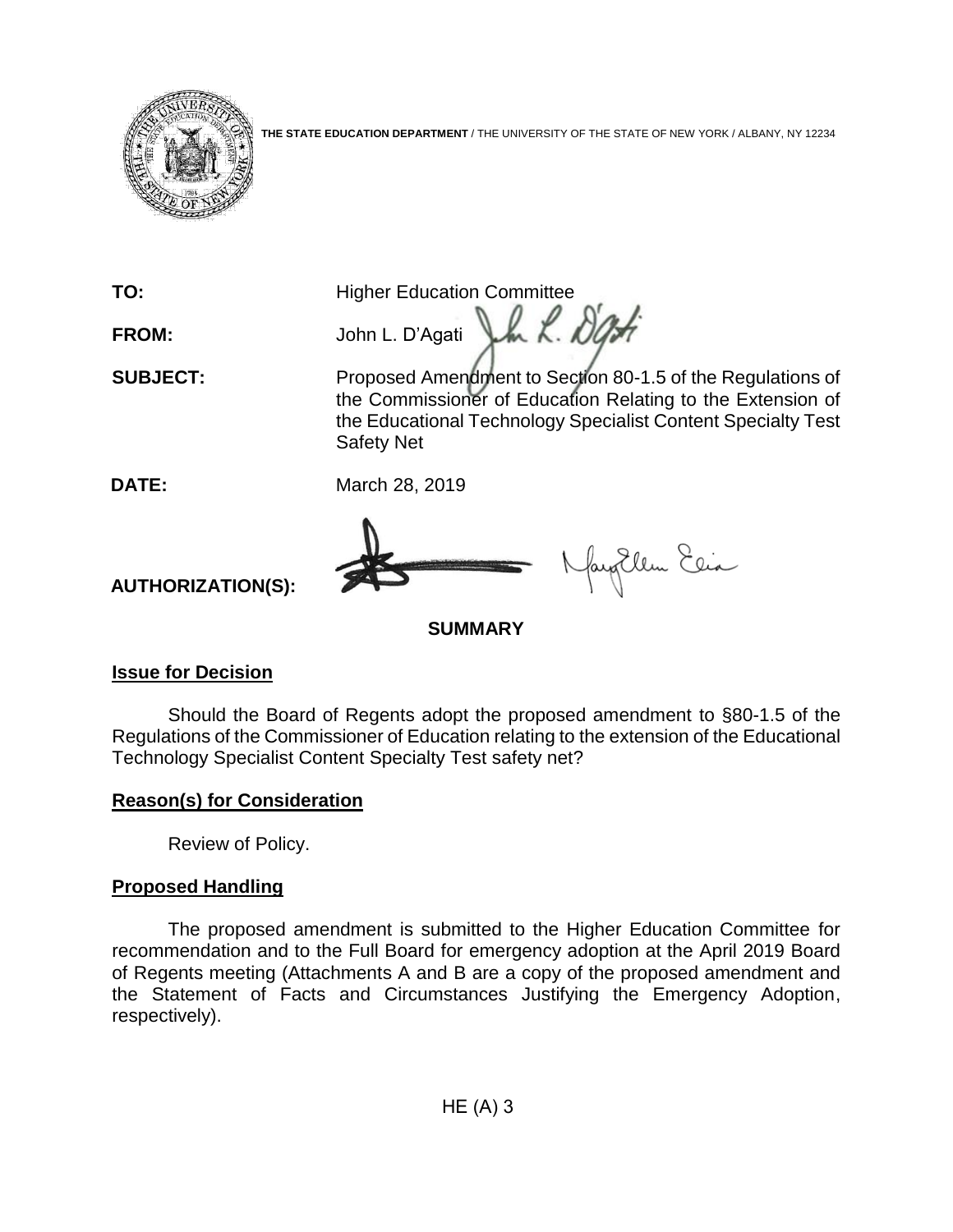#### **Procedural History**

A Notice of Proposed Rule Making will be published in the State Register on April 24, 2019. Supporting materials for the proposed amendment are available upon request from the Secretary to the Board of Regents.

#### **Background Information**

At its June 2018 meeting, the Board of Regents decided to reinstate the Educational Technology Specialist Content Specialty Test (CST) safety net through June 30, 2019 in response to the significant decrease in the pass rate for this examination. The safety net enables candidates to take either the revised Educational Technology Specialist CST or the predecessor CST while the Department reviews the test to determine if adjustments are needed.

A committee comprised of New York State educators who hold permanent or professional certification in educational technology and New York State educator preparation faculty who are preparing teachers in educational technology met in November 2018 to review the framework and validate test items for the revised Educational Technology Specialist CST. The committee recommended changes to the framework and test items to align the test with current best practices in the field of educational technology.

The Department plans to share the updated framework with the field to learn if it reflects what is occurring in practice. After the framework is vetted with the field, the test development process will continue until the revised Educational Technology Specialist CST is redeveloped and operational.

#### **Proposed Amendment**

Candidates who do not pass the revised Educational Technology Specialist CST may take advantage of the safety net through June 30, 2019. The Department is proposing to extend the safety net expiration date to six months after the revised Educational Technology Specialist CST is redeveloped and operational.

By extending the expiration date, the safety net enables candidates to be held harmless during the redevelopment of the revised Educational Technology Specialist CST. The safety net gives candidates who do not pass the revised test the option of taking the same test again or the predecessor test.

In addition, having the safety net expiration date six months after the revised Educational Technology Specialist CST is redeveloped and operational gives candidates and teacher preparation programs time to transition to the redeveloped test. During this six-month period, candidates could take the redeveloped test or the revised test as a firsttime test taker. If they take and do not pass the revised test, then they could take the revised test again or the predecessor test.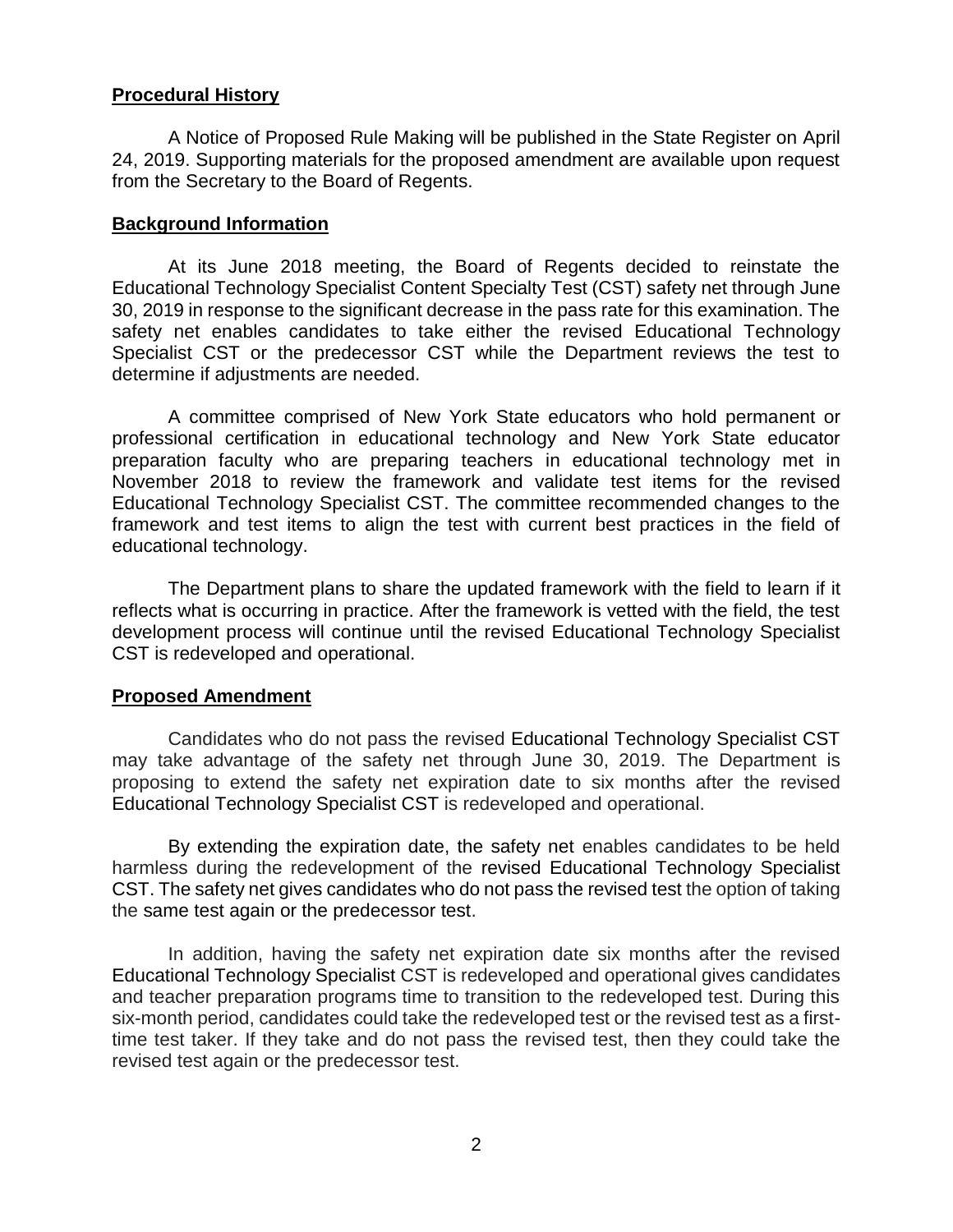#### **Related Regents Items**

[June 2018](http://www.regents.nysed.gov/common/regents/files/618hea2.pdf) http://www.regents.nysed.gov/common/regents/files/618hea2.pdf [September 2018](http://www.regents.nysed.gov/common/regents/files/918brca8.pdf) http://www.regents.nysed.gov/common/regents/files/918brca8.pdf

#### **Recommendation**

VOTED: That Section 80-1.5 of the Regulations of the Commissioner of Education be adopted as an emergency action, effective July 1, 2019, to ensure that the safety net becomes effective immediately, so candidates can be held harmless during the Department's redevelopment of the Educational Technology Specialist Content Specialty Test and while any necessary changes are made to such examination.

#### **Timetable for Implementation**

If adopted at the April 2019 Regents meeting, the proposed amendment will be adopted as an emergency action, effective July 1, 2019. Following the 60-day public comment period required under the State Administrative Procedure Act, it is anticipated that the proposed amendment will be presented to the Board of Regents for adoption at its July 2019 meeting. If adopted at the July 2019 meeting, the proposed amendment will become effective on July 31, 2019.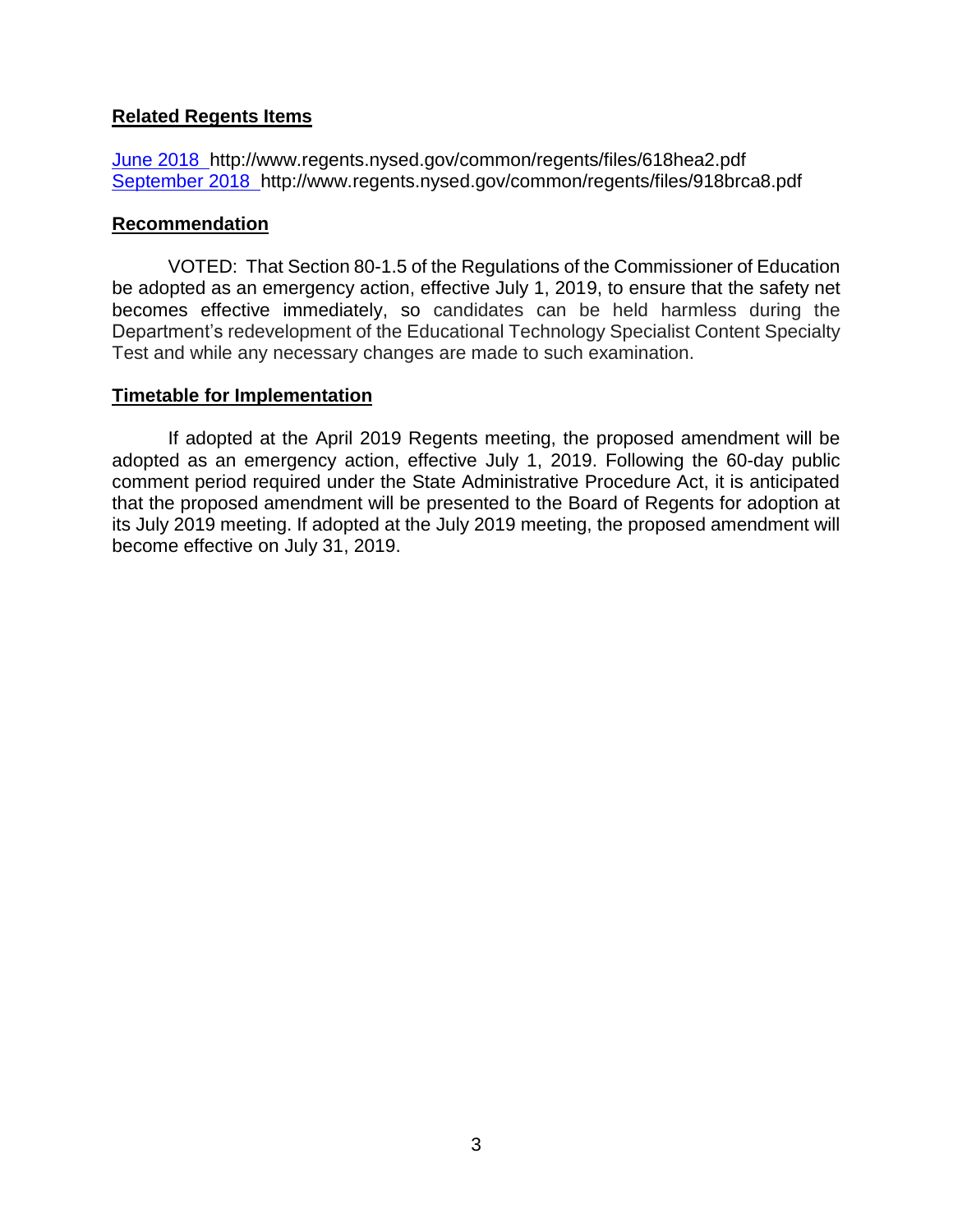#### **Attachment A**

AMENDMENT TO THE REGULATIONS OF THE COMMISSIONER OF EDUCATION Pursuant to sections 207, 305, 3001, 3003, 3004 and 3009 of the Education Law.

Paragraph (2) of subdivision (c) of section 80-1.5 of the Regulations of the Commissioner of Education shall be amended to read as follows:

(iii) For revised content specialty tests that became operational on or after October 18, 2016 or for the revised Educational Technology Specialist content specialty test, a candidate may take and receive a satisfactory passing score on either the revised content specialty test or the predecessor content specialty test until [June 30, 2019] six months after the revised Educational Technology Specialist content specialty test is redeveloped and operational.